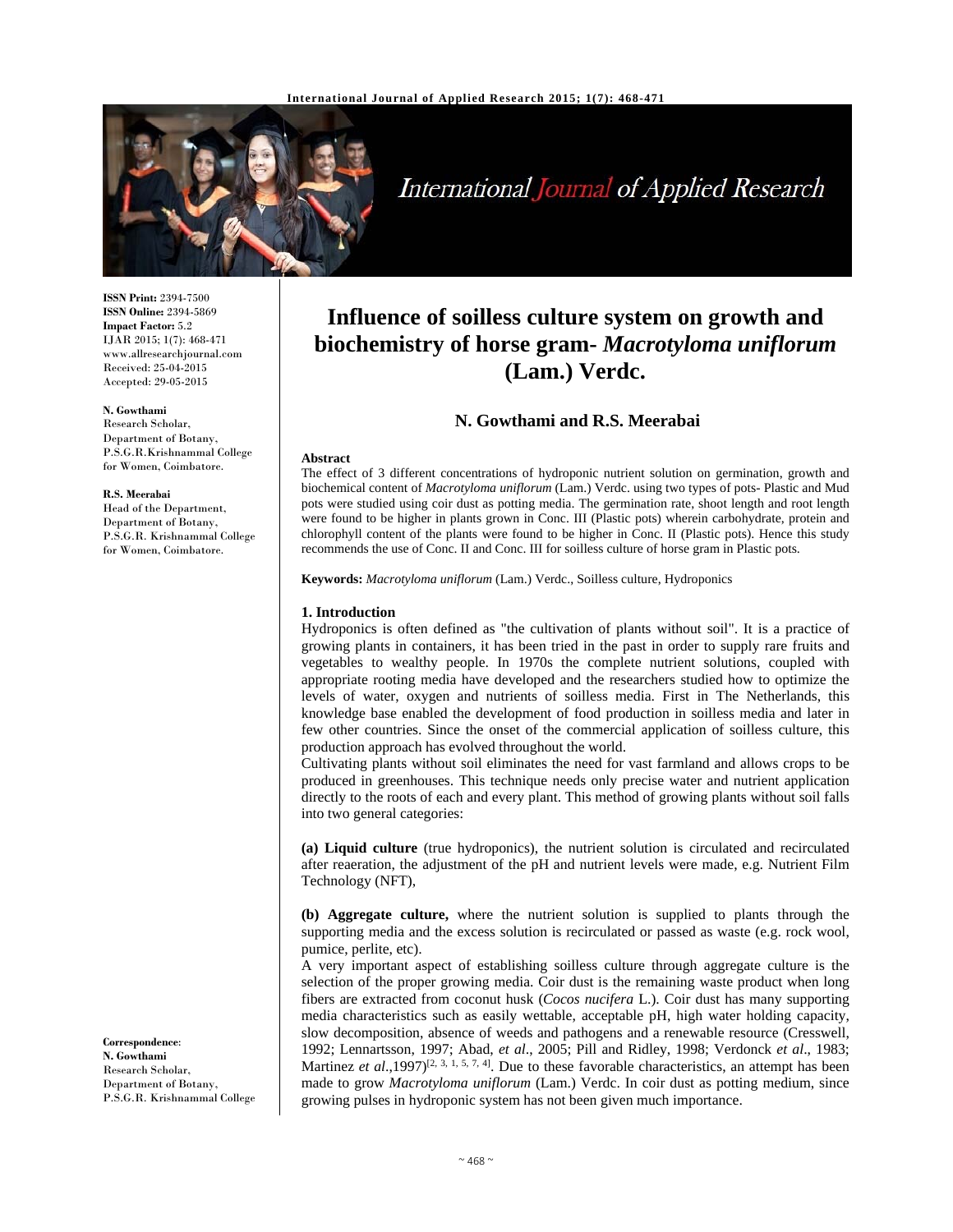#### **2. Materials and Methods**

#### **2.1. Seeds used**

The selected healthy seeds of Horse gram (*Macrotyloma uniflorum)* were collected from Tamil Nadu Agricultural University (TNAU), Coimbatore. They were surface sterilized, then soaked overnight and used for the study.

#### **2.2. Preparation of hydroponic nutrient solution**

| S.             |                    | mg/1          |                |                 |  |  |
|----------------|--------------------|---------------|----------------|-----------------|--|--|
| N <sub>0</sub> | <b>Elements</b>    | <b>CONC.I</b> | <b>CONC.II</b> | <b>CONC.III</b> |  |  |
| 1.             | Ammonium nitrate   | 100           | 200            | 250             |  |  |
|                | Ammonium           |               |                |                 |  |  |
| 2.             | dihydrogen         | 30            | 40             | 50              |  |  |
|                | orthophosphate     |               |                |                 |  |  |
| 3.             | Potassium nitrate  | 100           | 200            | 300             |  |  |
| 4.             | Calcium nitrate    | 80            | 85             | 90              |  |  |
| 5.             | Magnesium sulphate | 30            | 50             | 70              |  |  |
| б.             | EDTA (Iron)        | 1.0           | 2.0            | 3.0             |  |  |
| 7.             | Copper sulphate    | 0.10          | 0.15           | 0.20            |  |  |
| 8.             | Manganese sulphate | 0.5           | 0.75           | 1.0             |  |  |
| 9.             | Zinc sulphate      | 0.3           | 0.4            | 0.5             |  |  |
| 10.            | Boric acid         | 0.3           | 0.4            | 0.5             |  |  |
| 11.            | Sodium chloride    | 50            | 60             | 70              |  |  |
| 12.            | Ammonium molybdate | 30            | 40             | 50              |  |  |

Number of seedlings / treatments: 25 Number of treatments: 8

#### **T1- Plastic pots**

 $T_1$  a - Control (Soil + Sand, 3:1 ratio i.e., 300 g +100 g)

 $T_1$  b - Concentration I (Coir dust 150 g)

 $T_1$  c - Concentration II (Coir dust 150 g)

 $T_1$  d - Concentration III (Coir dust 150 g)

#### **T2- Mud pots**

T2 a - Control (Soil + Sand, 3:1 ratio i.e., 300 g +100 g)

 $T_2$  b - Concentration I (Coir dust 150 g)

 $T_2$  c - Concentration II (Coir dust 150 g)

 $T_2$ d - Concentration III (Coir dust 150 g)

#### **2.3. Preparation of potting medium**

Pots were filled with 150 g of the coir dust. In  $T_1$  (Plastic pots), height is about 12.5 cm and the diameter is about 14.5 cm. In  $T_2$  (Mud pots), height is about 13 cm and the diameter is about 16.5 cm.

About 150 ml of various concentrations of the hydroponic nutrient solution were added to their respective pots and 25 seeds/each pot were sown. The seeds were periodically moistened with 50 ml of their respective hydroponic nutrient solution. A control was maintained by soaking and growing the seeds in tap water filled with  $300g$  of soil  $+100g$  of sand.

#### **2.4. Germination studies**

The germination percentage for each concentration was calculated for  $7<sup>th</sup>$ ,  $14<sup>th</sup>$ ,  $21<sup>th</sup>$  day.

#### **2.5. Morphological studies**

In morphological studies, randomly 5 plants were selected and the shoot length, root length of the plant was measured on  $7<sup>th</sup>$ ,  $14<sup>th</sup>$ ,  $21<sup>th</sup>$  day, then the mean value was calculated and expressed in cm.

#### **2.6. Biochemical analysis**

The plants which were harvested for morphological analysis, were used for the analysis of total soluble carbohydrates, proteins and chlorophyll content (Sadasivam and Manickam, 2008) [6].

#### **3. Results and Discussion**

Commercial hydroponics is a modern technology involving plant growth on inert media in place of the soil, to increase the productivity of crop interms of problems associated with the ground, such as soil-borne diseases, poor physical properties, non-arable soil, etc. Various non-toxic porous materials were used as plant growth substrates, including perlite, rock wool, pumice, coir dust, expanded clay, etc., in the substrate, a balanced distribution of small and larger pores is required to ensure adequate availability of water to the plants without affecting the supply of oxygen to the roots. Moreover, the complete control of nutrition via the nutrient solution may enable an enhancement of quality of the products, particularly in vegetable crops, such as melon, lettuce and tomato. Hydroponics results in a decreased application of pesticides and insecticides, enormously used in soil-grown crops to control soil-borne pathogens. The recycling of the excess nutrient solution that drains off after each watering application may contribute to a considerable reduction of nitrate and phosphate leaching to surface and ground water resources.

In Mud pots, germination percentage was higher in Conc. III  $(64%)$  on  $7<sup>th</sup>$  day. Germination percentage slightly increased after a week, with the use of nutrients showed similar increase and increased upto 88% on 21st day. When Plastic pots were used, on 7<sup>th</sup> day Conc. III showed higher germination (68%), but after two weeks there was notable increase in percentage germination in Conc. III (92%) (21st day). (Table- I).

In Mud pots, on 7<sup>th</sup> day no great difference was noted on the shoot length in the concentrations. After two weeks, Conc. III (11.0 cm) showed increased shoot length. In plastic pots, on  $7<sup>th</sup>$  day no significant difference was noted between Conc. II (4.7 cm) and Conc. III (4.8 cm). However on  $21<sup>st</sup>$  day Conc. III showed higher shoot length (12.0 cm). (Table- IIa). In Control both Plastic and Mud pots the root length were  $(1.2 \text{ cm}, 1.1 \text{ cm} \text{ respectively})$  much less even upto  $21^{\text{st}}$  day (2.8 cm and 2.9 cm respectively). Conc. III seemed to be good for increasing root length  $(5.7 \text{ cm})$  on  $21<sup>st</sup>$  day in Mud pots, when Plastic pots were used Conc. II and Conc. III showed almost similar results, 3.8 cm and 3.9 cm respectively, on 7<sup>th</sup> day. After two weeks Conc. III showed higher root length  $(5.8 \text{ cm})$  on  $21<sup>st</sup>$  day. (Table- IIb).

Conc. II was found to be favourable for increasing the carbohydrate content when both Plastic  $(1.26\pm0.03 \text{ mg/g})$ and Mud pots  $(1.26 \pm 0.02 \text{ mg/g})$  were used on  $21^{\text{st}}$  day. In Mud pots, Conc. III  $(0.78 \pm 0.03 \text{ mg/g})$  seemed to be better on  $7<sup>th</sup>$  day, but after two weeks in Conc. II (1.26 $\pm$ 0.02 mg/g) carbohydrate content increased. In Plastic pots, Conc. II  $(0.78\pm0.07 \text{ mg/g})$  seemed to be better on  $7<sup>th</sup>$  day. (Table- III). In both Plastic  $(1.57\pm0.07 \text{ mg/g})$  and Mud pots  $(1.52\pm0.05$ mg/g) Conc. II enhanced protein content significantly on  $21<sup>st</sup>$ day. (Table- IV).

Conc. II favoured increase in chlorophyll content from  $7<sup>th</sup>$ day to  $21<sup>st</sup>$  day, when grown in both Plastic (0.3966 mg/g) and Mud pots (0.3842 mg/g). (Table- V).

Germination rate, shoot length and root length were maximum when Conc. III was used. Carbohydrate, protein and chlorophyll content were maximum in Conc. II itself, though this concentration did not enhance growth and germination. The results indicate that though increased concentration of micronutrients enhance the growth of plants and to increase biochemical contents, some more macronutrients have to be added in Conc. III to get better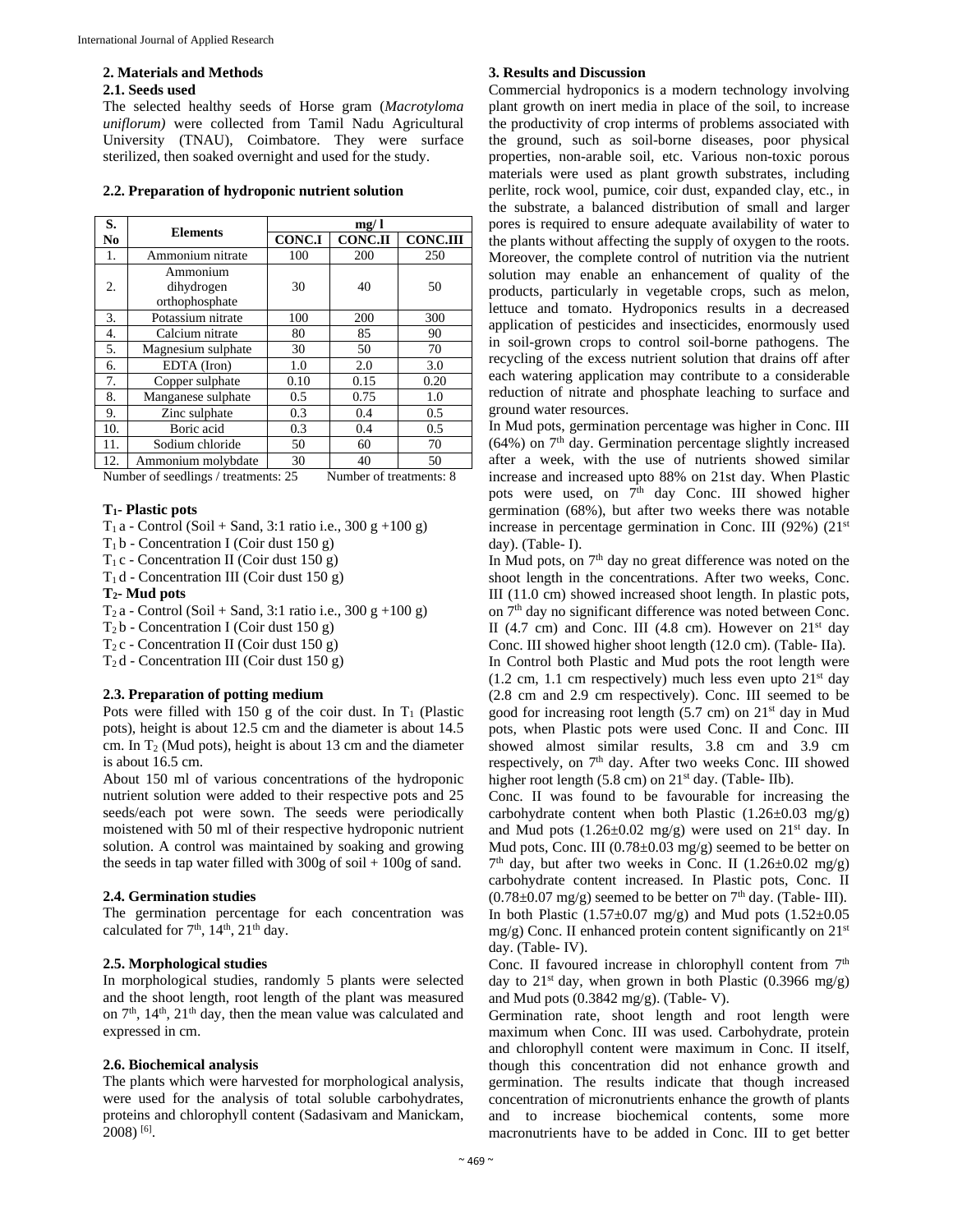results both interms of growth and biochemical contents. Further work on this aspect with addition of macronutrients such as carbon and nitrogen might prove the use of various nutrients used in the present study for their application in growing hydroponic plants.

**Table I:** Effect of hydroponic nutrient concentration on the germination percentage of the seeds of *Macrotyloma uniflorum* (Lam.) Verdc.

|       |                   |                     |          |            | <b>Germination Rate (%)</b> |                     |            |  |  |  |
|-------|-------------------|---------------------|----------|------------|-----------------------------|---------------------|------------|--|--|--|
| S. No | <b>Treatments</b> | <b>Mud pots</b>     |          |            |                             | <b>Plastic pots</b> |            |  |  |  |
|       |                   | 7 <sup>th</sup> Day | 14th Day | $21st$ Day | 7 <sup>th</sup> Day         | 14th Day            | $21st$ Day |  |  |  |
|       | Control           | 60                  | 80       | 80         | 60                          | 64                  | 64         |  |  |  |
|       | Conc. I           | 56                  | 84       | 88         | 64                          | 80                  | 80         |  |  |  |
|       | Conc. II          | 56 <sub>2</sub>     | 84       | 88         | 56                          | 84                  | 84         |  |  |  |
|       | Conc. III         | 64                  | 88       | 88         | 68                          | 88                  | 92         |  |  |  |

**Table II:** Effect of hydroponic nutrient concentration on the seedling growth of *Macrotyloma uniflorum* (Lam.) Verdc.

**Table IIa:** 

|       |                   |                 |                      |            | Shoot length (in Cms) |                      |            |
|-------|-------------------|-----------------|----------------------|------------|-----------------------|----------------------|------------|
| S. No | <b>Treatments</b> | <b>Mud pots</b> |                      |            |                       |                      |            |
|       |                   | $7th$ Day       | 14 <sup>th</sup> Day | $21st$ Day | $7th$ Day             | 14 <sup>th</sup> Day | $21st$ Day |
|       | Control           | 3.7             | 6.5                  | 9.8        | 4.2                   | 6.9                  | 9.7        |
|       | Conc. I           | 3.2             | b. .                 | 8.5        | 4.0                   | 6.8                  | 9.5        |
|       | Conc. II          | 3.5             | 0.2                  | 9.0        | 4.7                   | 7.3                  | 10.0       |
|       | Conc. III         | 3.8             | 7.8                  | 11.0       | 4.8                   | 8.2                  | 12.0       |

|       |                   |           |                      | Root length (in Cms) |           |                     |            |  |
|-------|-------------------|-----------|----------------------|----------------------|-----------|---------------------|------------|--|
| S. No | <b>Treatments</b> | Mud pots  |                      |                      |           | <b>Plastic pots</b> |            |  |
|       |                   | $7th$ Day | 14 <sup>th</sup> Day | $21st$ Day           | $7th$ Day | $14th$ Day          | $21st$ Day |  |
|       | Control           |           | 2.1                  | 2.9                  |           | 2.4                 | 2.8        |  |
|       | Conc. I           |           | 4.4                  | 5.1                  | 3.3       | 4.1                 | 5.0        |  |
|       | Conc. II          | 3.3       | 4.8                  | 5.3                  | 3.8       | 4.2                 | 5.2        |  |
|       | Conc. III         |           | 4.8                  | 5.7                  | 3.9       | 4.4                 | 5.8        |  |

**Table III:** Effect of hydroponic nutrient concentration on the carbohydrate content of the seedling of *Macrotyloma uniflorum* (Lam.) Verdc.

|      |                   |                 |                      |                 | Carbohydrate content mg/g |                      |                 |  |  |
|------|-------------------|-----------------|----------------------|-----------------|---------------------------|----------------------|-----------------|--|--|
| S.No | <b>Treatments</b> |                 | <b>Mud pots</b>      |                 |                           | <b>Plastic pots</b>  |                 |  |  |
|      |                   | $7th$ Day       | 14 <sup>th</sup> Day | $21st$ Day      | $7th$ Dav                 | 14 <sup>th</sup> Dav | $21st$ Day      |  |  |
|      | Control           | $0.76 \pm 0.01$ | $0.90+0.04$          | $1.18 \pm 0.05$ | $0.75 \pm 0.03$           | $0.92 + 0.06$        | $1.20 \pm 0.05$ |  |  |
|      | Conc. I           | $0.73 \pm 0.03$ | $0.89 + 0.07$        | $1.23 + 0.02$   | $0.72 + 0.05$             | $0.91 + 0.01$        | $1.15+0.02$     |  |  |
|      | Conc. II          | $0.77 \pm 0.02$ | $0.92 + 0.08$        | $1.26 + 0.02$   | $0.78 + 0.07$             | $0.95 + 0.02$        | $1.26 \pm 0.03$ |  |  |
|      | Conc. III         | $0.78 \pm 0.03$ | $0.87 \pm 0.02$      | $1.21 + 0.08$   | $0.73 + 0.03$             | $0.85 + 0.06$        | $1.19 \pm 0.09$ |  |  |

**Table IV:** Effect of hydroponic nutrient concentration on the protein content of the seedling of *Macrotyloma uniflorum* (Lam.) Verdc.

|      |            |                 |                 | Protein content mg/g |                 |                     |                 |  |  |
|------|------------|-----------------|-----------------|----------------------|-----------------|---------------------|-----------------|--|--|
| S.No | Treatments |                 | <b>Mud pots</b> |                      |                 | <b>Plastic pots</b> |                 |  |  |
|      |            | $7th$ Day       | $14th$ Day      | $21st$ Day           | $7th$ Dav       | $14th$ Day          | $21st$ Day      |  |  |
|      | Control    | $0.87 \pm 0.05$ | $1.15 \pm 0.08$ | $1.29 \pm 0.08$      | $0.89 + 0.07$   | $1.13 \pm 0.01$     | $1.32 \pm 0.06$ |  |  |
|      | Conc. I    | $0.90 \pm 0.06$ | $1.20 \pm 0.03$ | $1.41 \pm 0.03$      | $0.94 \pm 0.04$ | $1.23 \pm 0.08$     | $1.47 \pm 0.03$ |  |  |
|      | Conc. II   | $0.98 + 0.08$   | $1.26 + 0.01$   | $1.52+0.05$          | $1.05 \pm 0.02$ | $1.28 \pm 0.03$     | $1.57 \pm 0.07$ |  |  |
|      | Conc. III  | $0.95 \pm 0.02$ | $1.25+0.07$     | $1.49 + 0.04$        | $1.01 \pm 0.05$ | $1.23 \pm 0.04$     | $1.50 \pm 0.02$ |  |  |

**Table V:** Effect of hydroponic nutrient concentration on the chlorophyll content of the seedling of *Macrotyloma uniflorum* (Lam.) Verdc.

|      |            | Chlorophyll content mg/g |                      |            |                     |                      |            |  |  |
|------|------------|--------------------------|----------------------|------------|---------------------|----------------------|------------|--|--|
| S.No | Treatments | <b>Mud pots</b>          |                      |            | <b>Plastic pots</b> |                      |            |  |  |
|      |            | $7th$ Dav                | 14 <sup>th</sup> Dav | $21st$ Dav | $7th$ Dav           | 14 <sup>th</sup> Dav | $21st$ Day |  |  |
|      | Control    | 0.0465                   | 0.1720               | 0.3475     | 0.0481              | 0.1764               | 0.3724     |  |  |
|      | Conc. I    | 0.0459                   | 0.1780               | 0.3752     | 0.0426              | 0.1708               | 0.3558     |  |  |
|      | $Conc.$ II | 0.0478                   | 0.1812               | 0.3842     | 0.0484              | 0.1826               | 0.3966     |  |  |
|      | Conc. III  | 0.0468                   | 0.1746               | 0.3566     | 0.0465              | 0.1786               | 0.3659     |  |  |

#### **References**

- 1. Abad M, Maquierira A and Puchades R. Physical properties of various coconut coir dusts compared to peat, Hort Science, 2005, 40: 2138-2144.
- 2. Cresswell GC. Coir dust- A viable alternative to peat? In: Proceedings of the Australian Potting Mix Manufacturers conference, Sydney, Australia, Castle Hill (NSW): Sierra Australia Ptv Ltd, 1992: 1-5.

## **Table IIb:**